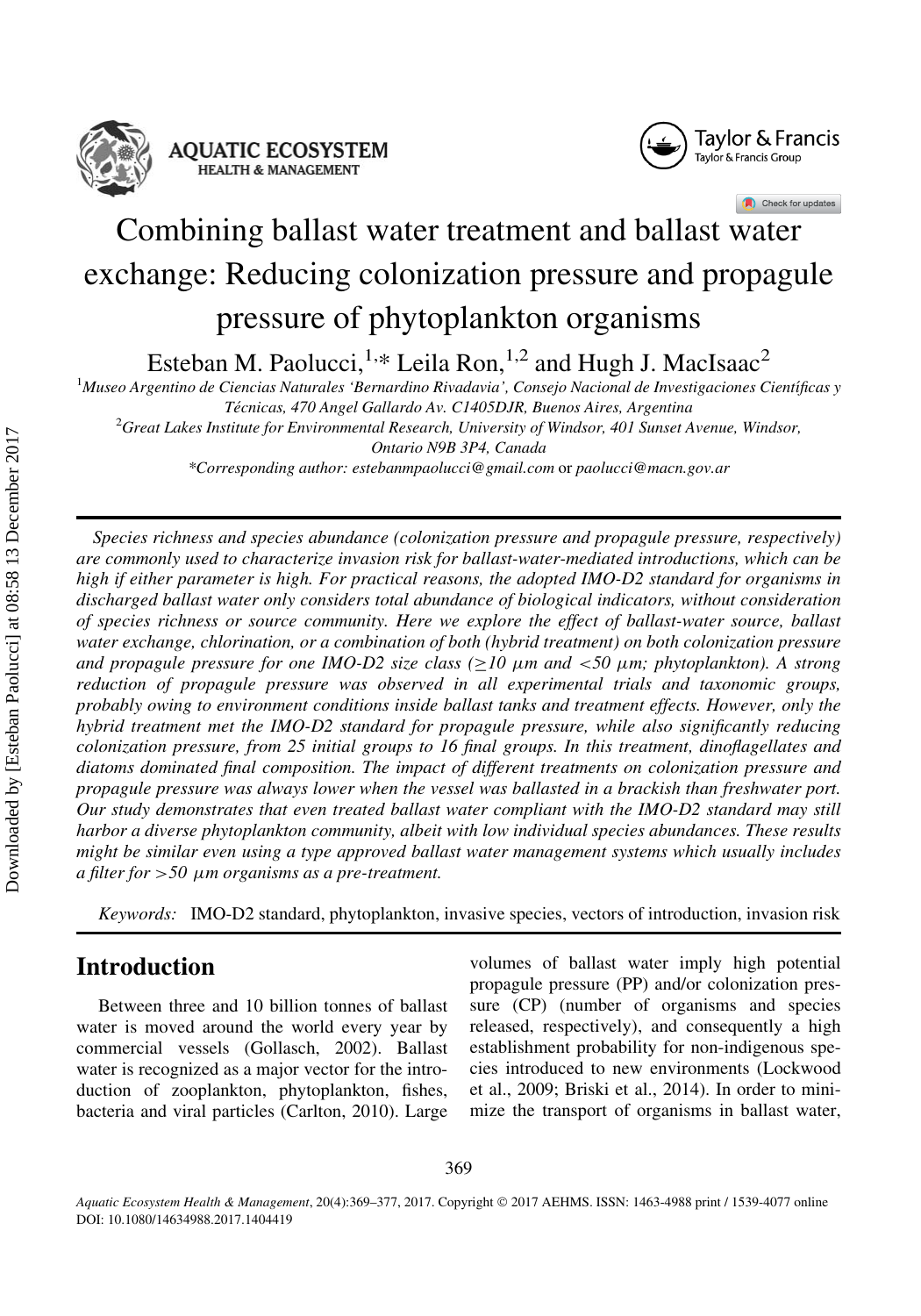the International Marine Organization (IMO) adopted the International Convention for the Control and Management of Ships' Ballast Water and Sediments (IMO, 2004). This convention calls for, among other things, procedures to exchange at least 95% (by volume) of ballast water (BWE) in open oceanic waters more than 200 miles from the coast and in 1000 m minimum depth. BWE reduces the number of species subsequently introduced by physical removal of coastal organisms and, additionally, by killing organisms remaining in ballast tanks owing to osmotic shock (Santagata et al., 2008; Bailey et al., 2011). Although the efficiency of this method depends on the type of BWE (empty-refill or flow through), properties of the source and exchanged waters, and the species involved, it has become a routine practice on commercial vessels over the past twenty years (Gollasch et al., 2007; Gray et al., 2007).

In order to further reduce the probability of ballast-mediated invasions, the IMO adopted the D-2 performance standard (hereafter IMO-D2 standard; see IMO, 2004), which has since been ratified so that it will enter into force in September 2017. The IMO-D2 standard prescribes maximum permissible limits for viable organisms in ballastwater discharge for five biological indicators, including  $\langle 10 \rangle$  individuals m<sup>-3</sup> for organisms  $\geq$ 50  $\mu$ m in minimum dimension (macroplankton) and <10 individuals  $mL^{-1}$  for those between  $\geq 50$ and  $\geq$ 10  $\mu$ m in minimum dimension (phytoplankton), plus three bacteria indicators. Ballast Water Management Systems (BWMS) can be used to meet the discharge standard, and the IMO Convention, through various guidelines, which also provides guidance on the verification testing of BWMS (IMO, 2004).

In parallel, a new approach explored whether a combination of BWE and any of the aforementioned technologies could enhance treatment efficiency through additive or synergistic effects (Lockwood et al., 2009; Briski et al., 2013; Paolucci et al., 2015; see also the US EPA Vessel General Permit). For example, Paolucci et al. (2015) demonstrated under operational conditions that the combination of BWE and chlorination produced greater suppressive effects, and in some cases achieved required numerical limits for size class organisms, than either method by itself.

Heretofore, most attention – including by the IMO – has focused on individual or combined species abundances in ballast water. However, risk of ballast water is also affected by the number of species introduced, or colonization pressure (Lockwood et al., 2009; Briski et al., 2014). Here we explore the effect of single (BWE, chlorination) or combined treatment of ballast water on both PP and CP using the IMO-D2s phytoplankton size class ( $\geq$ 10  $\mu$ m and <50  $\mu$ m). In addition, we examined whether source of ballast water affected variation in CP or PP; we expected that osmotic shock should be more intense for organisms originating in freshwater ports than for those from coastal marine environments (Bailey et al., 2011).

### Methods

Samples were collected during experiments conducted on the bulk carrier Federal Venture, provided by Fednav Ltd, during five trips between Canada and Brazil from April 2012 to March 2013 (see details in Paolucci et al., 2015). For the first, third, and fifth trip, the vessel departed from a brackish port, Port Alfred, Quebec, while the second and fourth trips originated in freshwater ports, Trois Rivières and Becancour, Quebec, respectively (Figure 1).

Five of the ten available tanks were dosed with sodium hypochlorite at 20 or 10 ppm during the ballasting process directly to the bottom of each ballast tank, 1 m from the intake pipe's bell mouth



Figure 1. Routes followed during the five trials (solid line) between Canada and Brazil. BWE 1–5 mark the BWE positions for the trips 1–5, respectively, and the solid line circle indicates area where final sampling was conducted (modified with permission from Paolucci et al., 2015).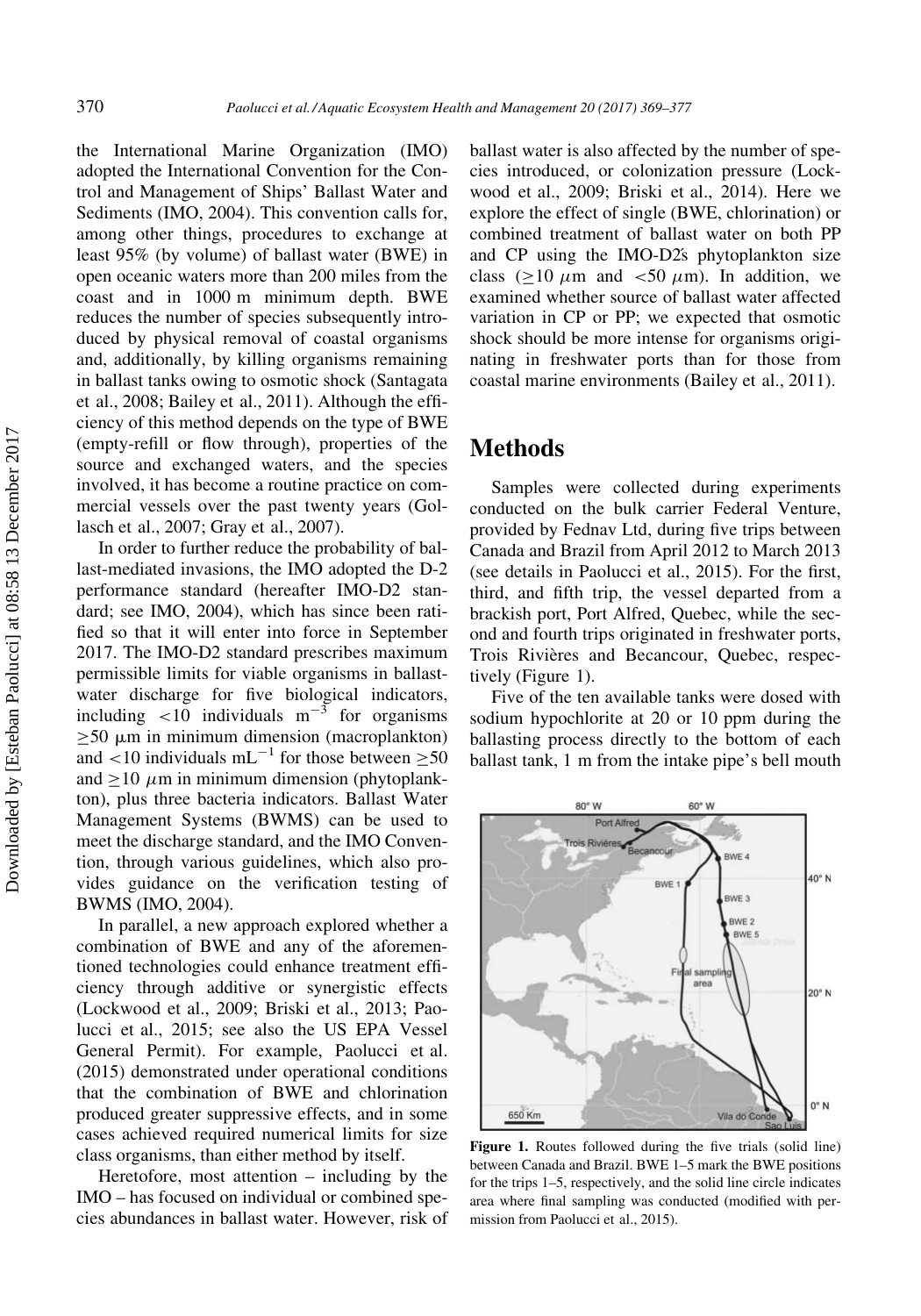

Figure 2. Midship section of the vessel indicating sampling points (top, middle and bottom) and chlorine delivery point on one ballast tank (grey).

(Figure 2). For more details about the procedures involved, see Paolucci et al. (2015). Initial sampling was carried out at port, in parallel to the ballasting and dosing of chlorine, by directly drawing water from a valve located on the starboard ballast pump in the engine room. Each 20 L sample was collected pulling three equals aliquots of unfiltered water taken at different times during the ballasting process, but avoiding the initial and final 20 minutes in order to have a more representative sample (First et al., 2013). Volume was controlled using a Hydrobios flowmeter. After the vessel was at least 200 nm from shore and in at least 1000 m depth, BWE was conducted by the overflow method, according to IMO procedures, on each of three starboard and port tanks.

Final sampling was conducted between three and four days after BWE, collecting representative samples at three different depths according to Murphy (2002) (top, middle and bottom; Figure 2). Ballast water was pumped from each level, and drained forward to the forecastle using a pneumatic peristaltic pump, draining more than 300 L per aliquot. Unfiltered water samples from the different levels of each tank were integrated in 20 L samples (10 final samples in total one in each ballast tank). Salinity was measured *in situ* every time aliquots were collected (triplicate measures) during initial and final sampling using an Orion 130A meter. Other physical and chemical conditions were measured but not reported in this study (Paolucci et al., 2015).

#### Phytoplankton ( $\geq$ 10  $\mu$ m and <50  $\mu$ m) analysis

Three subsamples of 500 ml were randomly collected from each initial and final sample, (from the 20 L samples) and used for fresh phytoplankton analysis under epifluorescent microscopy (using Fluorescein Diacetate and 5-Chloromethylfluorescein Diacetate), details and results of which are presented in Paolucci et al. (2015). For the present study, all remaining material of each subsample was preserved with  $\sim$ 2 ml of Lugol's iodine solution and stored in a cool dark place until analysis at the laboratory never more than two months later. For fixed samples, three replicates subsample were loaded using a micropipette into 1-ml Sedgewick-Rafter counting chambers etched with  $1$ -mm<sup>2</sup> grids. Organisms between 10 and 50  $\mu$ m length were identified at the highest taxonomical level possible and counted at 40– 100X magnification under regular light (Leica S8APO). Average total abundance and number of taxa were calculated for each treatment at the initial and final samples. The number of missing groups was recorded as the total number of taxonomic groups that were present at initial samples but absent at final samples.

#### Statistical analysis

Abundances and richness of all taxonomic groups/samples were log transformed to satisfy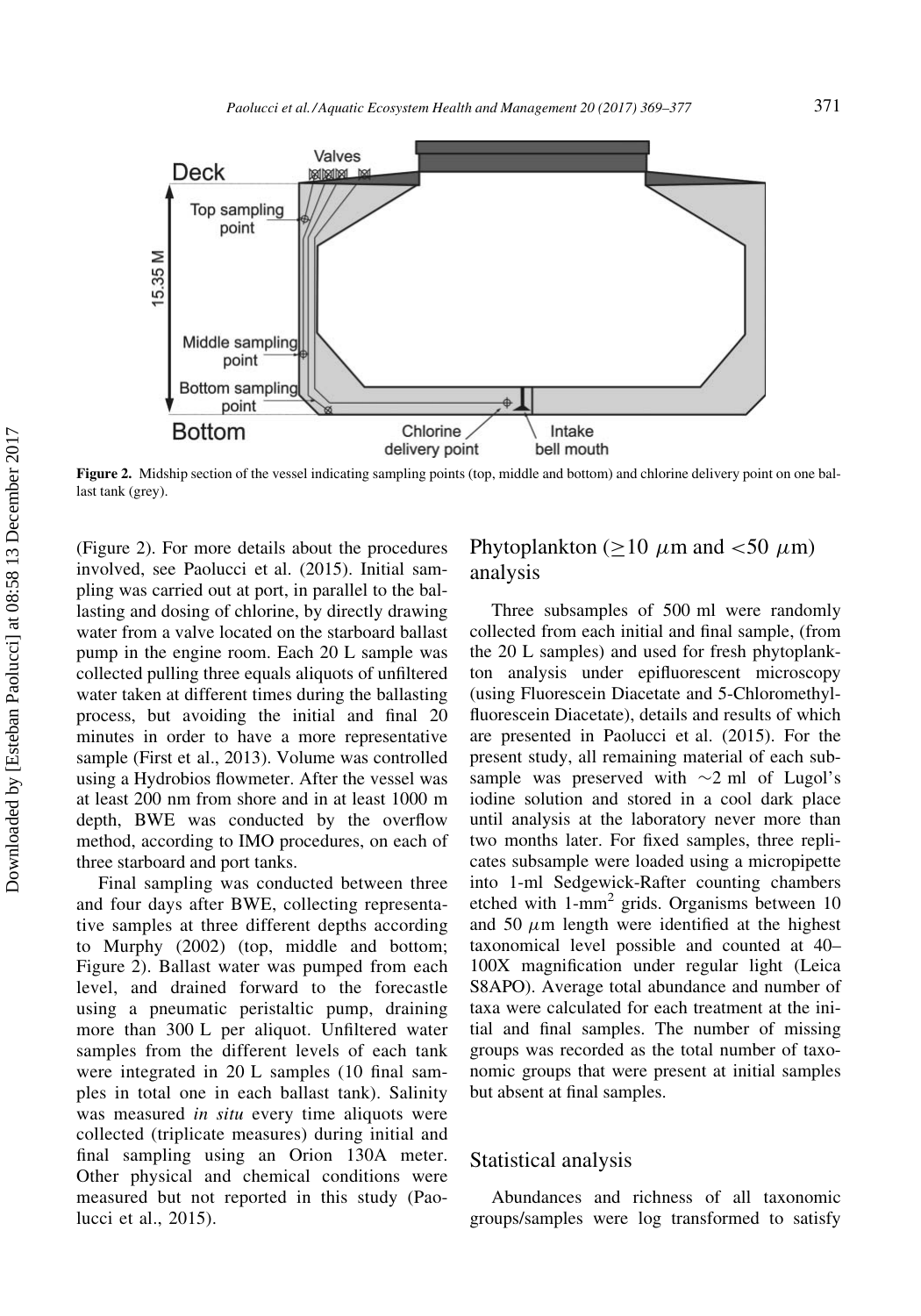statistical requirements. PP and CP ratios  $(r)$  were calculated as:

$$
r = \log (N_{final})/(N_{initial})
$$

where  $N_{final}$  and  $N_{initial}$  are final and initial densities or richnesses, respectively.

Statistical differences in  $r$  were analyzed using a block design ANOVA between chlorine and ballast exchange treatments, their interaction, and trial number as a blocking factor. In addition, the effect of chlorine concentration (20 or 10 ppm) or the location of the departure port (Saint Lawrence or Saguenay rivers) was tested by introducing these factors as variables in the ANOVA analysis. We used *post hoc* Bonferroni tests to explore differences in species richness and total abundance ratios of phytoplankton among trips and treatments.

#### Results

Although initial phytoplankton densities varied widely among trips (Figure 3), significant treatment effects were apparent for both total abundances and richness (Figure 4; ANOVA,  $F_{6, 49} =$ 6.89,  $p < 0.0012$ , and  $F_{6, 49} = 4.58$ ,  $p > 0.0094$ , respectively). On average we noted a strong reduction in total abundance and changes in species' relative importance in all experimental trials, treatments, and taxonomic groups (Table 1). Initial abundance was dominated by diatoms (122.3  $\pm$  191.6 ind ml<sup>-1</sup>; 63%), followed by dinoflagellates  $(22.3 \pm 17.2 \text{ ind } \text{ml}^{-1}; 11\%)$ , green algae



Figure 3. Initial and final abundances of the main taxonomic microplankton groups (cyanobacteria, green algae, diatoms and dinoflagellates) for the control tanks and thee treatments (BWE, chlorine and hybrid treatments).



Figure 4. Ratios  $(\pm C I)$  of the final (f) and initial (i) propagule pressure (PP) and colonization pressure (CP) values for controls and three treatments. Letters indicate significant differences between treatments and control tanks. Vertical bars denoted 0.95 confidence intervals.

 $(8.8 \pm 11.5 \text{ ind m}^{-1}; 5\%)$  and cyanobacteria (5.7)  $\pm$  9.6; 3%). On average, around 18% (36 ind  $ml^{-1}$ ) of organisms in initial samples could not be identified. A trend of decreasing abundance over time was observed for most phytoplankton groups, except for low abundance taxa such as Desmidiaceae or Ceratium sp. in control or BWE tanks, respectively (Table 1).

For all phytoplankton groups (Cyanobacteria, green algae, diatoms and dinoflagellates), the hybrid treatment (BWE plus chlorination) had the lowest final PP and CP, often followed closely by the BWE treatment (Table 1, Figure 3). Mean PP and CP were significantly lower in the hybrid treatment than in other treatments and controls (Bonferroni tests; Figure 4;  $p = 0.0328$  and  $p =$ 0.0196, respectively). Cyanobacteria, green algae and diatoms all exhibited reductions in their relative abundances in both BWE and hybrid treatments, the effect being strongest in green algae in the hybrid treatment (nine times lower). By contrast, in BWE and in hybrid treatments, dinoflagellates increased 2.5–3 fold, respectively, in their final relative abundance (Table 1). BWE and hybrid treatments also had the highest numbers of missing groups, eight and 10, respectively. Merismopedia sp., Rhizosolenia sp., Desmidiaceae and other colonial and single-spindle green algae were missing in both treatments. Additionally, Pediastrum sp. and Synedra-like cells were missing following BWE, while *Asterionella* sp., *Scenedesmus* sp., coccoid green algae and filamentous cyanobacteria were missing in the hybrid treatment.

CP and PP in the chlorine treatment were not significantly different from that observed in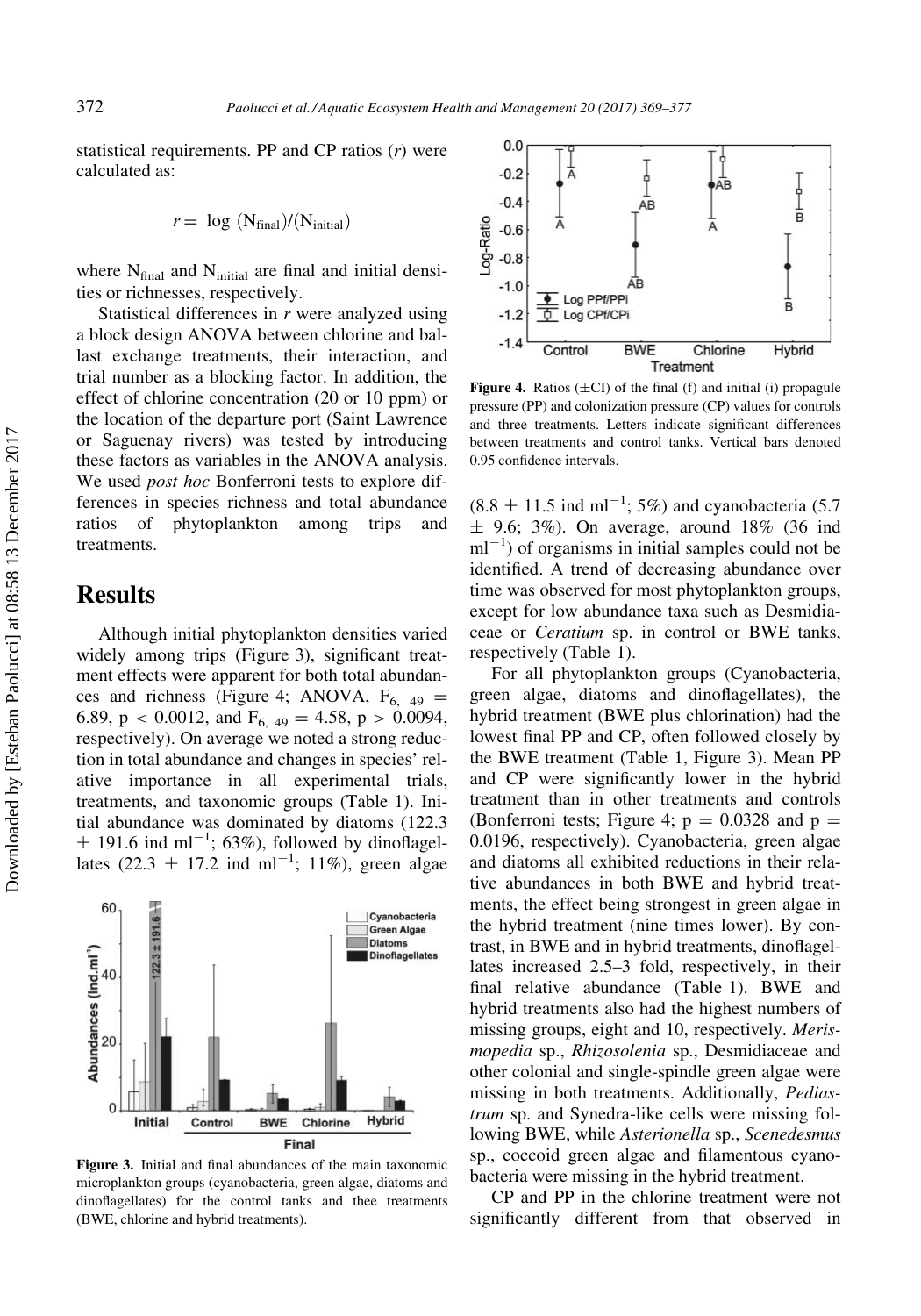Downloaded by [Esteban Paolucci] at 08:58 13 December 2017 Downloaded by [Esteban Paolucci] at 08:58 13 December 2017 Table 1. Average initial (all tanks) and final (per treatment) phytoplankton taxonomic composition in fixed samples analyzed under light microscopy; percentage composition in the community is given in parentheses. Underlined percentage values display a significantly higher final relative proportion compared to the initial composition. "--" indicates no records for the ¡" indicates no records for the Table 1. Average initial (all tanks) and final (per treatment) phytoplankton taxonomic composition in fixed samples analyzed under light microscopy; percentage composition in the community is given in parentheses. Underlined percentage values display a significantly higher final relative proportion compared to the initial composition. " taxonomic group. taxonomic group.

|                                                  | Initial Abundance (ind $ml^{-1}$ )                                          |                                                                                                                                                                                                                                                                         | Final Abundance (ind $ml^{-1}$ )                                                                                |                                                                                                                                                                                                                                              |                                                                                               |
|--------------------------------------------------|-----------------------------------------------------------------------------|-------------------------------------------------------------------------------------------------------------------------------------------------------------------------------------------------------------------------------------------------------------------------|-----------------------------------------------------------------------------------------------------------------|----------------------------------------------------------------------------------------------------------------------------------------------------------------------------------------------------------------------------------------------|-----------------------------------------------------------------------------------------------|
| Group/species                                    | Average all tanks/treatments                                                | Control                                                                                                                                                                                                                                                                 | BWE                                                                                                             | Chlorine                                                                                                                                                                                                                                     | Hybrid                                                                                        |
| Cyanobacteria (Total)                            | 5.67(2.91)                                                                  | 0.93(2.35)                                                                                                                                                                                                                                                              | 0.33(2.66)                                                                                                      | 0.46(1.14)                                                                                                                                                                                                                                   | 0.11 (1.26)                                                                                   |
| Anabaena like                                    | 2.8(1.44)                                                                   |                                                                                                                                                                                                                                                                         |                                                                                                                 |                                                                                                                                                                                                                                              | $\begin{array}{c} 0.02\ (0.25) \\ 0.07\ (0.76) \\ 0.02\ (0.25) \end{array}$                   |
| Filamentous no cells                             | 1.53(0.79)                                                                  |                                                                                                                                                                                                                                                                         |                                                                                                                 |                                                                                                                                                                                                                                              |                                                                                               |
| Coccoid                                          | 0.63(0.32)                                                                  |                                                                                                                                                                                                                                                                         |                                                                                                                 |                                                                                                                                                                                                                                              |                                                                                               |
| Other Filamentous-cells                          | 0.61(0.31)                                                                  | $\begin{array}{l} 0.38\ 0.95 \\ 0.39\ 0.017 \\ 0.07\ 0.11 \\ 0.08\ 0.017 \\ 0.07\ 0.11 \\ 0.08\ 0.01 \\ 0.07\ 0.01 \\ 0.08\ 0.01 \\ 0.09\ 0.01 \\ 0.01\ 0.01 \\ 0.01\ 0.01 \\ 0.02\ 0.01 \\ 0.03\ 0.01 \\ 0.04\ 0.01 \\ 0.00\ 0.01\ 0.01 \\ 0.01\ 0.02\ 0.01 \\ 0.04\ $ | $\begin{array}{c} 0.02 \; (0.18) \\ 0.27 \; (\underline{2.13}) \\ 0.02 \; (0.18) \\ 0.02 \; (0.18) \end{array}$ | $\begin{array}{c} 0.12\ (0.31) \\ 0.21\ (0.53) \\ 0.04\ (0.11) \\ 0.08\ (0.19) \end{array}$                                                                                                                                                  |                                                                                               |
|                                                  | 0.09(0.05)                                                                  |                                                                                                                                                                                                                                                                         |                                                                                                                 |                                                                                                                                                                                                                                              |                                                                                               |
| Merismopedia<br>Green Algae (Total)              | (4.48)<br>8.75                                                              |                                                                                                                                                                                                                                                                         | 0.38(3.02)                                                                                                      | 0.99(2.47)                                                                                                                                                                                                                                   | 0.04(0.51)                                                                                    |
| Coccoid                                          | (1.02)<br>1.99                                                              |                                                                                                                                                                                                                                                                         | 0.17(1.33)                                                                                                      | 0.24(0.61)                                                                                                                                                                                                                                   |                                                                                               |
| Filamentous cells                                |                                                                             |                                                                                                                                                                                                                                                                         | 0.09(0.71)                                                                                                      | 0.59(1.47)                                                                                                                                                                                                                                   | 0.02(0.25)                                                                                    |
| Other colonial (spindle)                         |                                                                             |                                                                                                                                                                                                                                                                         |                                                                                                                 |                                                                                                                                                                                                                                              |                                                                                               |
| Scenedesmus sp.                                  | $\begin{array}{c} 1.89\ (0.97) \\ 0.28\ (0.14) \\ 3.09\ (1.59) \end{array}$ |                                                                                                                                                                                                                                                                         | 0.12(0.98)                                                                                                      | 0.13(0.33)                                                                                                                                                                                                                                   |                                                                                               |
| Pediastrum sp.<br>Single Spindle<br>Desmidiaceae | 0.27(0.14)                                                                  |                                                                                                                                                                                                                                                                         |                                                                                                                 | 0.02(0.06)                                                                                                                                                                                                                                   | 0.02(0.25)                                                                                    |
|                                                  | 1.2(0.62)                                                                   |                                                                                                                                                                                                                                                                         |                                                                                                                 |                                                                                                                                                                                                                                              |                                                                                               |
|                                                  | 0.03(0.01)                                                                  |                                                                                                                                                                                                                                                                         |                                                                                                                 |                                                                                                                                                                                                                                              |                                                                                               |
| Diatoms (Total)                                  | 22.27 (62.69)                                                               |                                                                                                                                                                                                                                                                         |                                                                                                                 |                                                                                                                                                                                                                                              | 4.18 (47.53)                                                                                  |
| $\label{eq:1} Diatoma$                           | 4.01 (2.06)                                                                 |                                                                                                                                                                                                                                                                         | 5.19 (41.44)<br>0.30 (2.40)<br>3.57 (28.48)                                                                     |                                                                                                                                                                                                                                              |                                                                                               |
| Naviculoid                                       | 38.28 (19.63)                                                               |                                                                                                                                                                                                                                                                         |                                                                                                                 |                                                                                                                                                                                                                                              | $\begin{array}{c} 0.17 \,(1.90) \\ 3.07 \,\,(\underline{34.89}) \\ 0.02 \,(0.25) \end{array}$ |
| Synedra-like                                     | 6.55(3.36)                                                                  |                                                                                                                                                                                                                                                                         |                                                                                                                 |                                                                                                                                                                                                                                              |                                                                                               |
| Asterionella                                     | 0.43(0.22)                                                                  |                                                                                                                                                                                                                                                                         | 0.02(0.18)                                                                                                      |                                                                                                                                                                                                                                              |                                                                                               |
| Melosira                                         | 57.84 (29.66)                                                               |                                                                                                                                                                                                                                                                         | 0.21(1.69)                                                                                                      | $\begin{array}{l} \textbf{26.31} \ (\underline{65.55}) \\ \textbf{0.64} \ (1.61) \\ \textbf{0.64} \ (1.61) \\ \textbf{20.31} \ (\underline{50.79}) \\ \textbf{0.16} \ (0.39) \\ \textbf{0.2} \ (0.06) \\ \textbf{0.21} \ (0.53) \end{array}$ | 0.18(2.02)                                                                                    |
| Rhizosolenia sp.                                 |                                                                             |                                                                                                                                                                                                                                                                         |                                                                                                                 |                                                                                                                                                                                                                                              |                                                                                               |
|                                                  | 2.05(1.05)                                                                  | 0.29(0.73)                                                                                                                                                                                                                                                              |                                                                                                                 | 0.53(1.33)                                                                                                                                                                                                                                   | 0.03(0.38)                                                                                    |
| Fragilarioid<br>Chain (Aulacoseira, S.           | 2.13(1.09)                                                                  | (2.27)<br>0.90                                                                                                                                                                                                                                                          | 0.02(0.18)                                                                                                      | .53(3.83)                                                                                                                                                                                                                                    | 0.02(0.25)                                                                                    |
| binderanus)                                      |                                                                             |                                                                                                                                                                                                                                                                         |                                                                                                                 |                                                                                                                                                                                                                                              |                                                                                               |

Paolucci et al./ Aquatic Ecosystem Health and Management 20 (2017) 369-377 373

(Continued on next page)

(Continued on next page)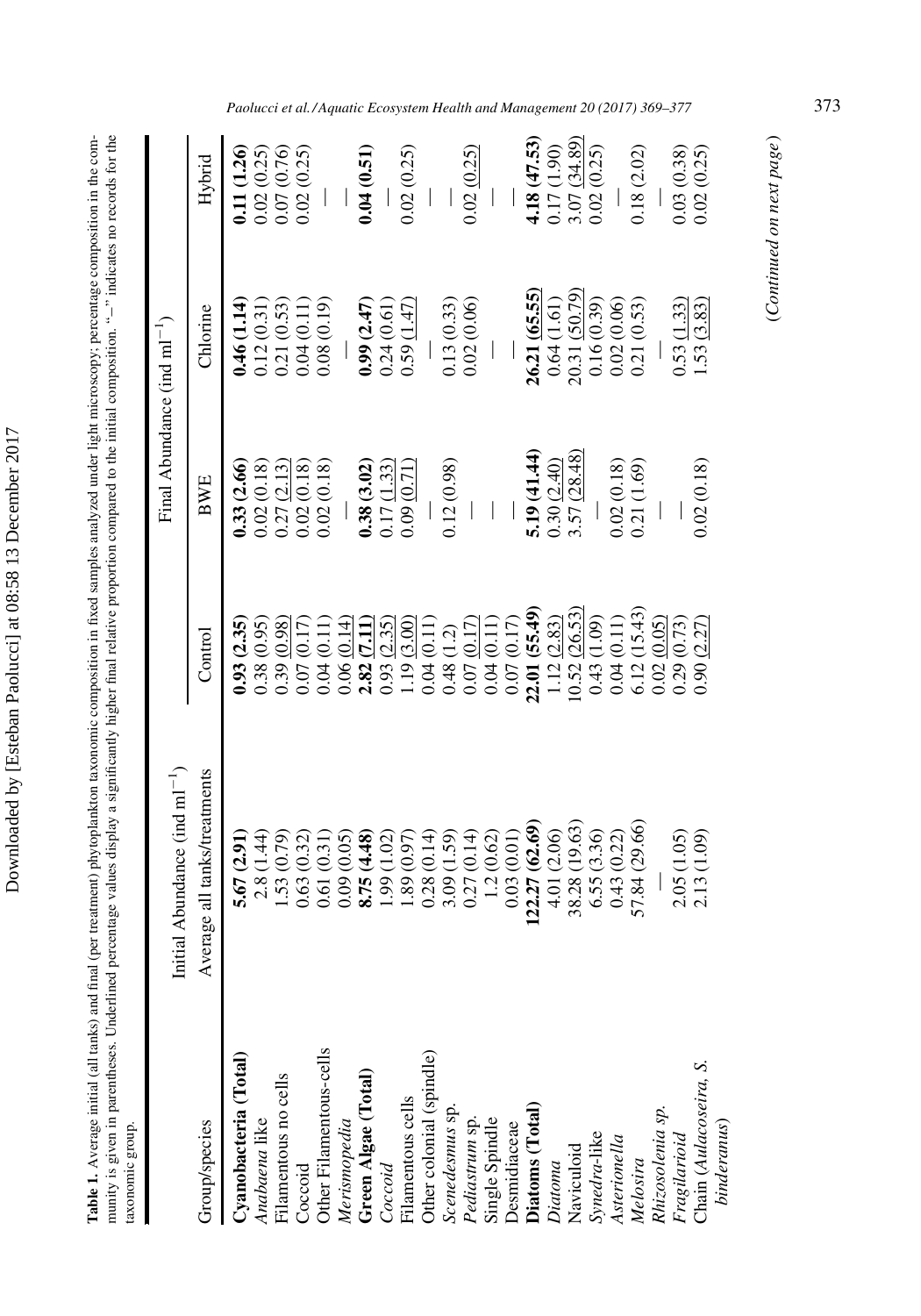| .<br>Com<br>croscopy: percentage<br>int mannences<br><u>ו המסוו</u><br>under!<br>read the bell utures beaution to<br>i<br>t phytoplankton tayonomy.<br>er treatmer<br>j<br>$\ddot{\phantom{a}}$<br>$+$ an kolon $-$ | <u>ine</u><br>ç<br><b>CANOPA CA</b><br>dicatae no<br>$\mathbf{on.} \mathrel{``-} \mathrel{''} \mathbf{no}$<br>$\sim$<br>$\sim$ mored to the initial $\sim$<br>tly higher final relative<br>j<br>$\cdots$<br>्<br>vointas<br>i<br>Cab | ł          |  |
|---------------------------------------------------------------------------------------------------------------------------------------------------------------------------------------------------------------------|--------------------------------------------------------------------------------------------------------------------------------------------------------------------------------------------------------------------------------------|------------|--|
| ξ<br>in hin                                                                                                                                                                                                         | intity is disconsinguithance.                                                                                                                                                                                                        | Cast Assoc |  |

| $\mathcal{L} = \mathcal{L} - \mathcal{L} = \mathcal{L} - \mathcal{L} = \mathcal{L} - \mathcal{L} = \mathcal{L} - \mathcal{L}$ |                                    |              |                                  |              |                                 |
|-------------------------------------------------------------------------------------------------------------------------------|------------------------------------|--------------|----------------------------------|--------------|---------------------------------|
|                                                                                                                               | Initial Abundance (ind $ml^{-1}$ ) |              | Final Abundance (ind $ml^{-1}$ ) |              |                                 |
| droup/species                                                                                                                 | Average all tanks/treatments       | Control      | BWE                              | Chlorine     | Hybrid                          |
| $\label{eq:step1} {\it Step handiscus})$<br>Centric non-chain<br>(Cyclotella,                                                 | 3.41 (1.75)                        | 1.44(3.64)   | 0.59(4.70)                       | 1.46(3.64)   | 0.54(6.19)                      |
| <b>Others</b>                                                                                                                 | 7.57 (3.88)                        | .13(2.86)    | 0.48 (3.82)                      | 1.34(3.36)   | 14 (1.64)                       |
| Dinoflagellates (Total)                                                                                                       | 22.27 (11.42)                      | 9.31(23.47)  | 3.59 (28.66)                     | 9.16(22.9)   | 3.03 $(34.51)$<br>0.14 $(1.64)$ |
| <b>Jinoflagellates</b>                                                                                                        | 4.05 (2.08)                        | 0.08(0.20)   | 0.28(2.22)                       | 0.87(2.17)   |                                 |
| Ceratium sp                                                                                                                   | 0.01(0.01)                         |              | 0.07 (0.53)                      |              |                                 |
| <b>Dinoflagellate</b> resting                                                                                                 | 8.21(9.33)                         | 9.23(23.28)  | 3.24(25.91)                      | 8.29 (20.73) | 2.89 (32.87)                    |
| cysts                                                                                                                         |                                    |              |                                  |              |                                 |
| <b>Jnidentified</b> , grouped                                                                                                 | 36.07 (18.49)                      | 4.57 (11.51) | 3.01 (24.05)                     | 3.18 (7.95)  | 1.42(16.18)                     |
| by appearance<br>Total (ind.ml $^{-1}$ )                                                                                      | 195.04                             | 39.67        | 12.52                            | 39.99        | 8.79                            |
|                                                                                                                               |                                    |              |                                  |              |                                 |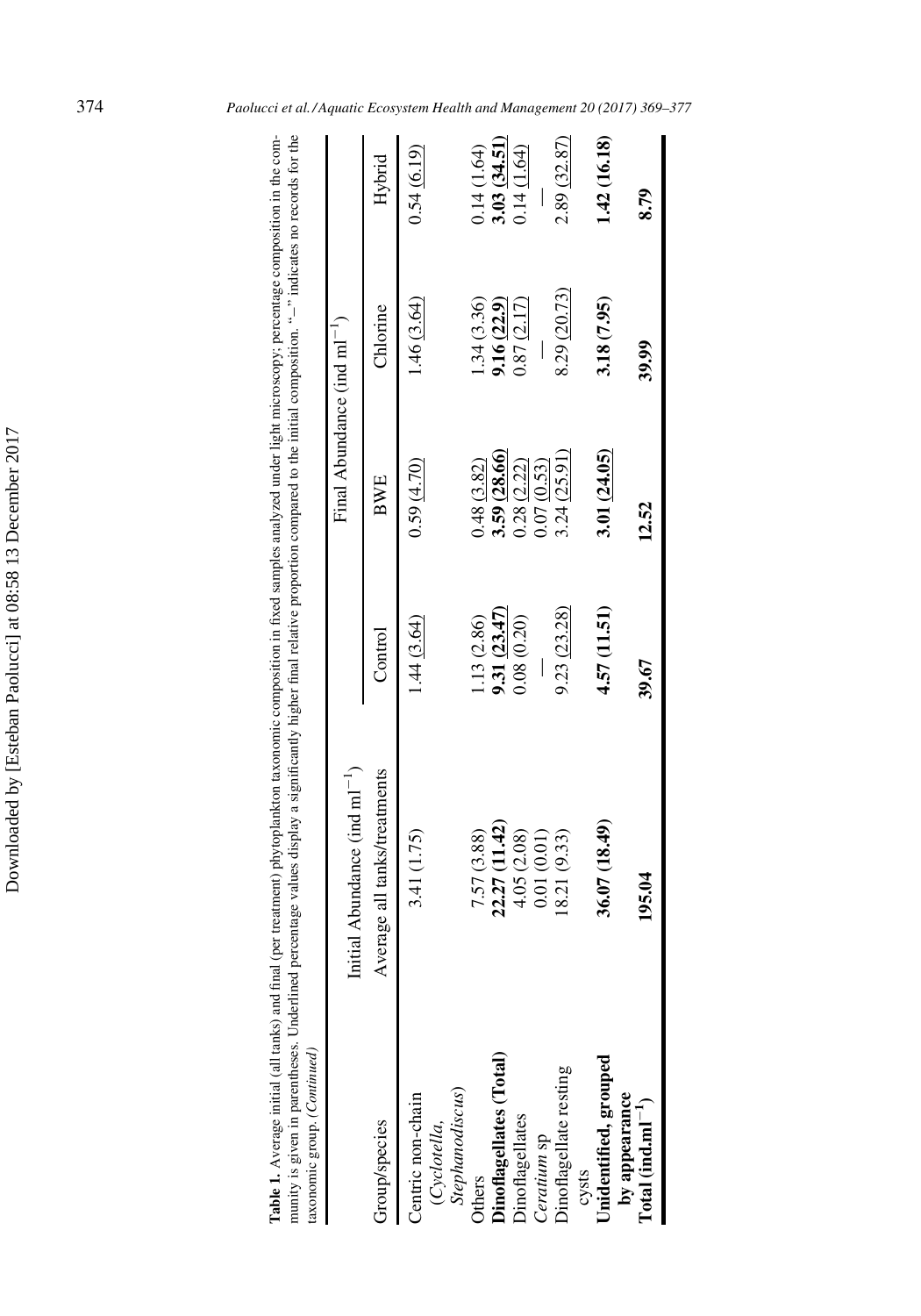control tanks (Table 1, Figure 4;  $p > 0.05$ ; Bonferroni test). In control tanks, the relative importance of cyanobacteria and diatoms decreased slightly over time, while that of green algae and dinoflagellates increased two-fold (Table 1). In the chlorine treatment, Cyanobacteria and green algae relative abundance decreased by half, while that of diatoms remained stable and dinoflagellates two-fold. The only missing group from final control tank samples was Ceratium sp,, while the chlorine treatment lost six phytoplankton groups (Table 1). In the latter treatment, Cetarium sp., Merismopedia sp., Rhizosolenia sp., Desmidiaceae, and other colonial and single spindle green algae cells were all missing (Table 1).

Significantly lower PP and CP ratios were recorded when the treatments were applied to freshwater versus brackish water, indicating more profound treatment effects (Figure 5; Bonferroni test,  $F_{2, 47} = 13.6$ , p < 0.001 and  $F_{2, 47} = 50.4$ , p < 0.001, respectively). Similarly, Bonferroni contrast test showed strong significant differences in PP of trials 2 and 4 (departing from freshwater ports) as compared to trials 1 and 5 (Figure 6;  $F_4$ ,  $_{30} = 24.0$ , p always  $< 0.001$ ). For CP, the pattern was similar, although not as strong as with PP, with trials 2 and 4 significantly different than trial 5 (Figure 6;  $F_{4, 30} = 6.2$ , p always  $< 0.01$ ).

Significant differences in ballast water salinity were recorded between trips at experiment outset, and between those values and final values. Trois Rivieres and Becancour (trips two and four) had salinity values close to zero owing to their location on the inner Saint Lawrence River, while ballast water collected from Port Alfred (trips one, three



Figure 5. Average  $(\pm C I)$  ratios of propagule pressure (PP) and colonization pressure (CP) values for trials starting at freshwater and brackish ports. Letters indicate significant differences. Vertical bars denoted 0.95 confidence intervals. More negative numbers increase greater species abundance or species richness losses.



Figure 6. Average  $(\pm C I)$  ratios of propagule pressure (PP) and colonization pressure (CP) values (left axis) and salinities values (right axis) for trials starting at freshwater (trips two and four) and brackish ports (trips one, three and five). Letters indicate significant differences among trips. Vertical bars denoted 0.95 confidence intervals.

and five) was significant higher ( $F_{4,15} = 57.3$ , p < 0.001; Figure 6). Salinity reached 30 psu in all the tanks where BWE treatment was applied, illustrating that volumetric exchange of at least 95% of tank volume was effective. While final salinity values in control and chlorine treatments for all trials were similar to those recorded during initial sampling, final values were, as expected, significantly higher in treatments that involved open ocean BWE for all trials ( $F_{3,32} = 8.37$ , p < 0.001).

#### Discussion

Management of ballast water, despite its limitations, is a valuable tool to prevent introduction of non-indigenous species (Gray et al., 2007; Bailey et al., 2011). The forthcoming IMO D-2 standard will impose numerical limits for viable organisms in ballast discharge and should reduce further the probability of additional species introductions (Bailey, 2015). However, variation in permissible limits for different sized organisms may provide differential protection against invasions (Gollasch et al., 2007; Hallegraeff, 2015). Our results, as well as those from previous studies (Briski et al., 2013; Paolucci et al., 2015), support the application of a combined strategy of mid-ocean exchange and ballast water treatment as the best option to not only meet the IMO D-2 standard, but also to reduce CP. The analysis of material in fixed samples, which may also include non-viable organisms, allowed us to demonstrate – in a conservative way – that the application of BWE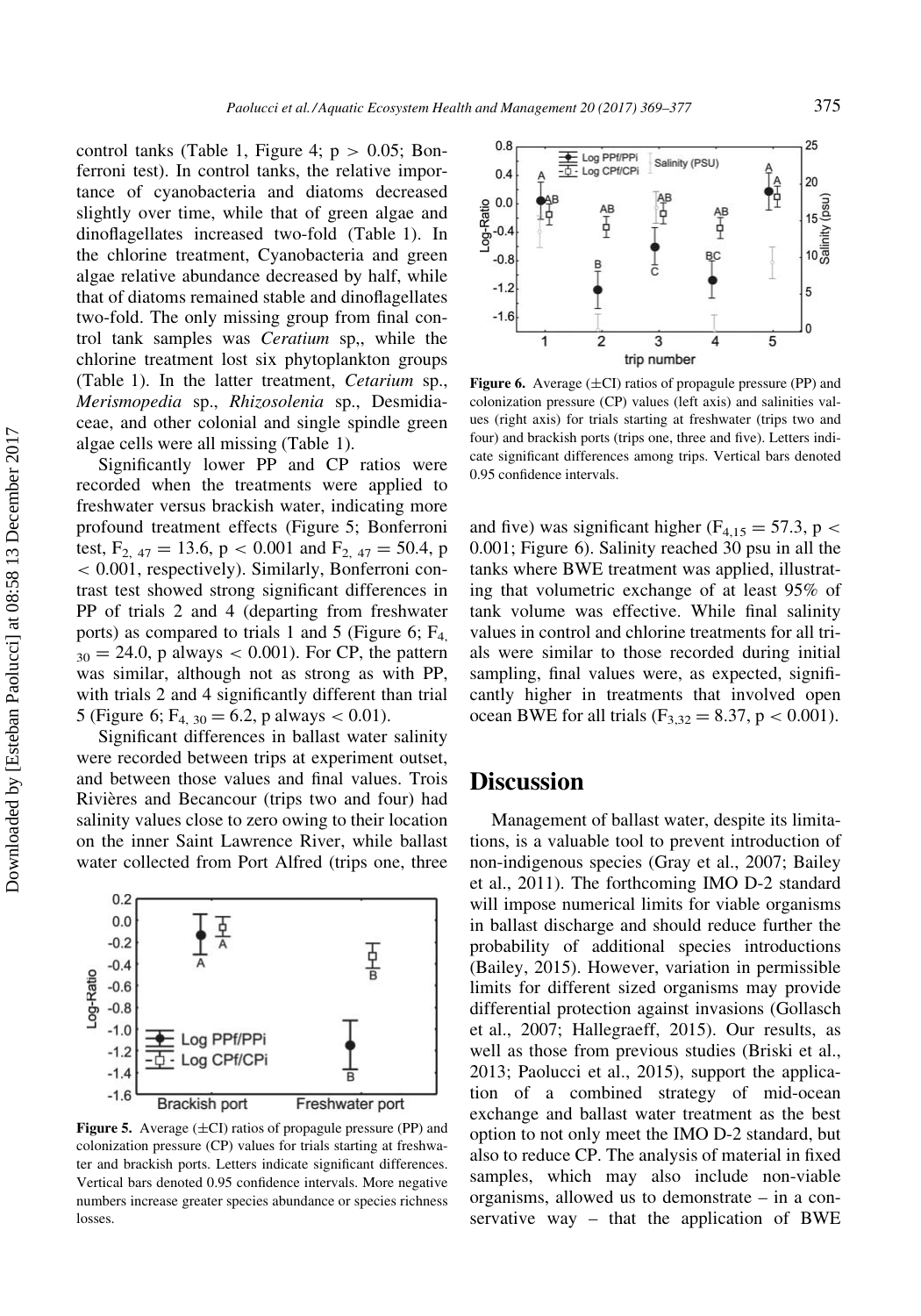followed by hypochlorite treatment resulted in significantly lower richness species (CP).

The light microscopy analysis allowed us to identify different taxonomic groups, and to study changes in CP between treatments. Regarding CP, our results demonstrated that the hybrid treatment was the best option to significantly reduce the number of species and, hence, risk of invasion success (Blackburn et al., 2011; Celiavillac et al., 2013; Briski et al., 2014). The other treatments – BWE and chlorine – did not significantly reduce CP, having effects only on PP, or meet the IMO-D2 standard. This aspect has not received as much attention in invasion ecology – particularly that pertaining to ballast water – and was not included in the forthcoming IMO-D2 standard (Gollasch et al., 2007; Briski et al., 2014). We remain troubled by the prospect of treated water in compliance with the IMO-D2 standard that nevertheless continues to constitute an invasion risk owing to little or no reduction in CP (also see Briski et al., 2014; Chan et al., 2014).

In addition, we observed a relative increase in dinoflagellates during the trips, regardless of the applied treatment (Figure 3). Consequently, these algae became the dominant group, along with diatoms, in the final samples. Increases in dinoflagellates following BWE have been reported previously, and seemingly poses a special risk considering some taxa within this group are hazardous to mariculture and human health (Hallegraeff, 2015). Assemblages dominated by diatoms and dinoflagellates were typically reported in ballast tanks that did not received any treatment, after BWE, or other treatments (Dickman and Zhang, 1999; Celiavillac et al., 2013). Despite of the good results obtained by laboratory- and bench-scale studies to reduce algae concentrations (Gregg and Hallegraeff, 2007), the formation of cysts and resting spores by dinoflagellates and diatoms, respectively, may increase their resistance to chemical and physical treatments or ballast water conditions (Galil and Hülsmann, 1997; Gregg and Hallegraeff, 2007). These issues, and the lack of attention to dinoflagellates by the IMO's adopted standard, require further consideration about application of new technologies to control this group, and possibly additional maximum permissible limits for this group or precautions in order to prevent the introduction of nuisance species.

The lower reduction in both PP and CP that we observed when the vessel transported brackish than freshwater ballast water, regardless of the applied treatment, highlights that water origin should be considered in risk analysis. In the light of these results, we suggest that the application of a hybrid strategy provides the strongest protection against future invasions associated with treated ballast water. The effect of a hybrid strategy seems greatest when source water is freshwater ballast, though a benefit is also evident with brackish source water. It is worth noting that although our results highlight the importance of the analysis per species or taxonomic groups in assessing invasion risk, while the soon-to-be-implemented IMO-D2 standards consider only abundance of biological indicator groups. We propose that abundancebased standards provide incomplete assessments of real risk when managing complex and speciesrich assemblages, such as those associated with ballast water.

#### **Conclusions**

Our study provides support for the concept of dual treatment of ballast water through application of a hybrid strategy (exchange plus chlorination), as this treatment provided the greatest reduction in plankton abundances, and hence the greatest environmental protection. The utility of the hybrid strategy seems greatest when the source water in ballast tanks is fresh water, though the effect is also evident with brackish water sources. In addition, our study addressed taxonomic abundance of plankton, whereas IMO-D2 standards consider only abundance of viable organisms. Abundancebased standards may provide an incomplete assessment of risk.

#### Acknowledgements

We thank the staff of Fednav Ltd., and especially Georges Robichon, John Stubbs, and Mark Harney. We also are grateful to captains: Ghanshyam Singh, Hazique Shaikh, and Ranjan Deb; Chiefs: Raham Lanquer, Dinesh Kumar, and Amit Mathur; Chief engineers: Troy Roland, Basu Kumar; Technicians and students: Samir Quershi, William Gaspar, and Colin van Overdijk.